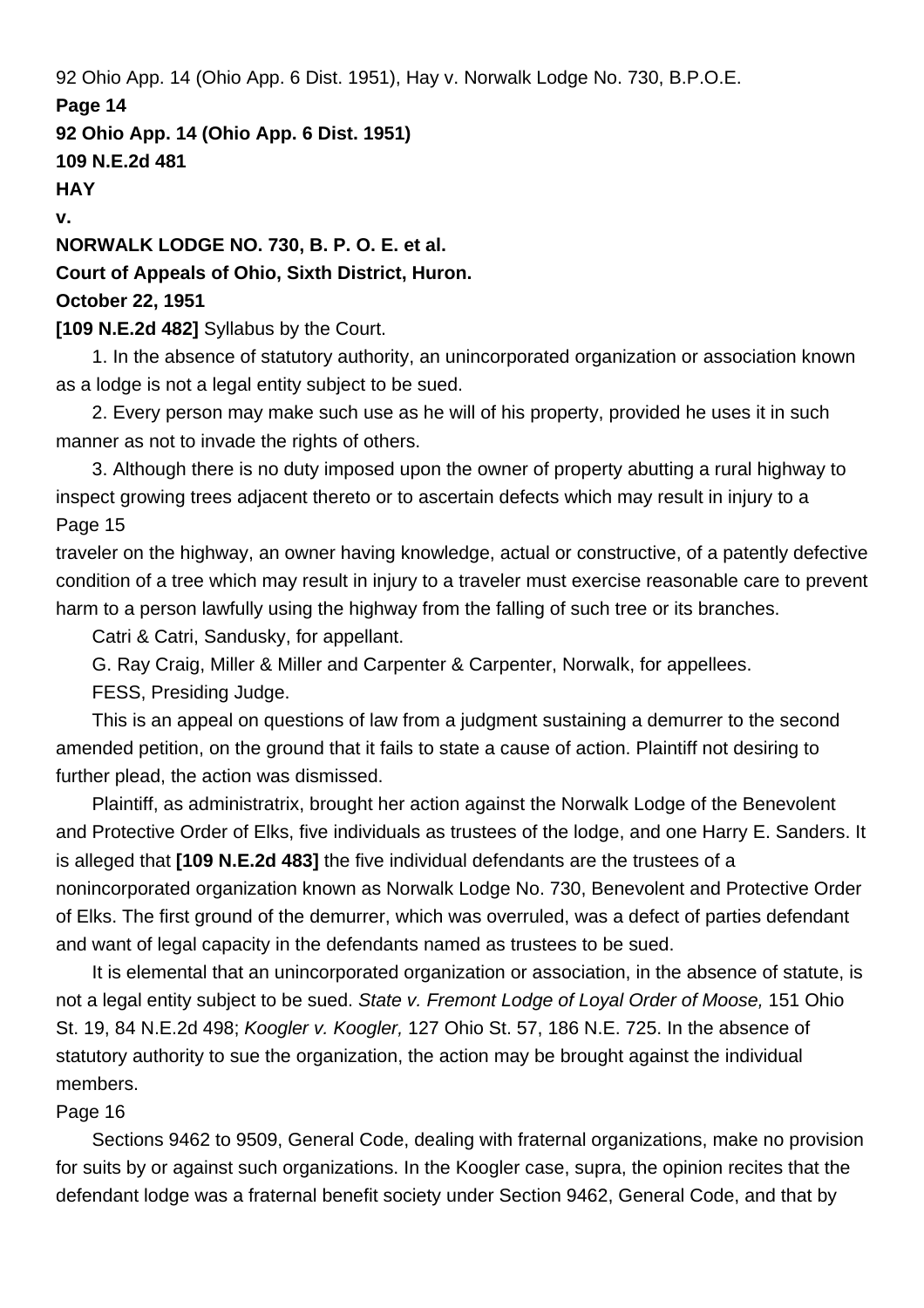virtue of Section 10060, General Code, such society could be sued. But an examination of Section 10060 indicates that it refers to secret benevolent associations referred to in Section 10057 General Code. Cf. 77 Ohio Laws, 146. But in passing upon the demurrer, a court my not take judicial notice of the fact that the defendant lodge is a secret benevolent association or a fraternal benefit society. The demurrer must be decided on the allegation of the petition, which in the instant case is that the defendant is a nonincorporated organization. It follows that, as to the lodge and the individual defendants as trustees, the demurrer was properly sustained.

 As indicated above, the trial court overruled the demurrer on the ground of want of capacity to be sued, but sustained it on the ground that the petition fails to state a cause of action.

The more pertinent allegations of the petition are as follows:

 The decedent was operating a truck in a northerly direction on New State road when a large limb or limbs fell from a tree located on the land of the defendants on the easterly side of the highway and struck the top of the cab, forcing the same onto decedent's body, injuring him so that he lost control of the truck, crashed into a tree, and died as a result of his injuries. The defendant lodge was the owner of land on the east side of the road and the defendant Sanders was the owner of land south of and adjacent to the land of the lodge; and there was an established fence line thirty feet east of the center line of the highway.

#### Page 17

 Plaintiff alleges further that for a number of years a tree was located at the intersecting point of the established boundary line between the defendants' properties and the established fence line running parallel to the New State road; that said tree had grown very large and parts of the many large limbs of the tree owned by the defendants extended over and above the traveled portion of the New State road; that several years prior to July 20, 1949, said tree was struck by lightning, extensively damaged and weakened; that the damage to the tree was visible and apparent to these defendants for a period of several years; that after said tree was struck and damaged by lightning, apparent natural processes of decay set in and further weakened said tree and its branches which extended over and above the traveled portion of the road; that at all times herein mentioned defendants had knowledge that portions of said tree extended over highway; that for a period of several years the defendants had knowledge that the tree had been struck by lightning, and had knowledge that the tree had been damaged and weakened; that the defendants negligently allowed and permitted said tree to remain in a damaged, weakened and defective condition near said highway when they knew that portions of said tree were damaged, weakened and defective and would fall in said highway and injure travelers thereon; and that defendants failed and neglected to remove the tree or the damaged or weakened portions thereof, failed and neglected to wire or brace the damaged or weakened portions thereof or to do anything by way of making said tree secure, and failed and neglected to give notice to the traveling public of the defective,

**[109 N.E.2d 484]** weakened and damaged condition then and there existing.

 Upon this phase of the appeal we are required to determine whether the above allegations state a cause of Page 18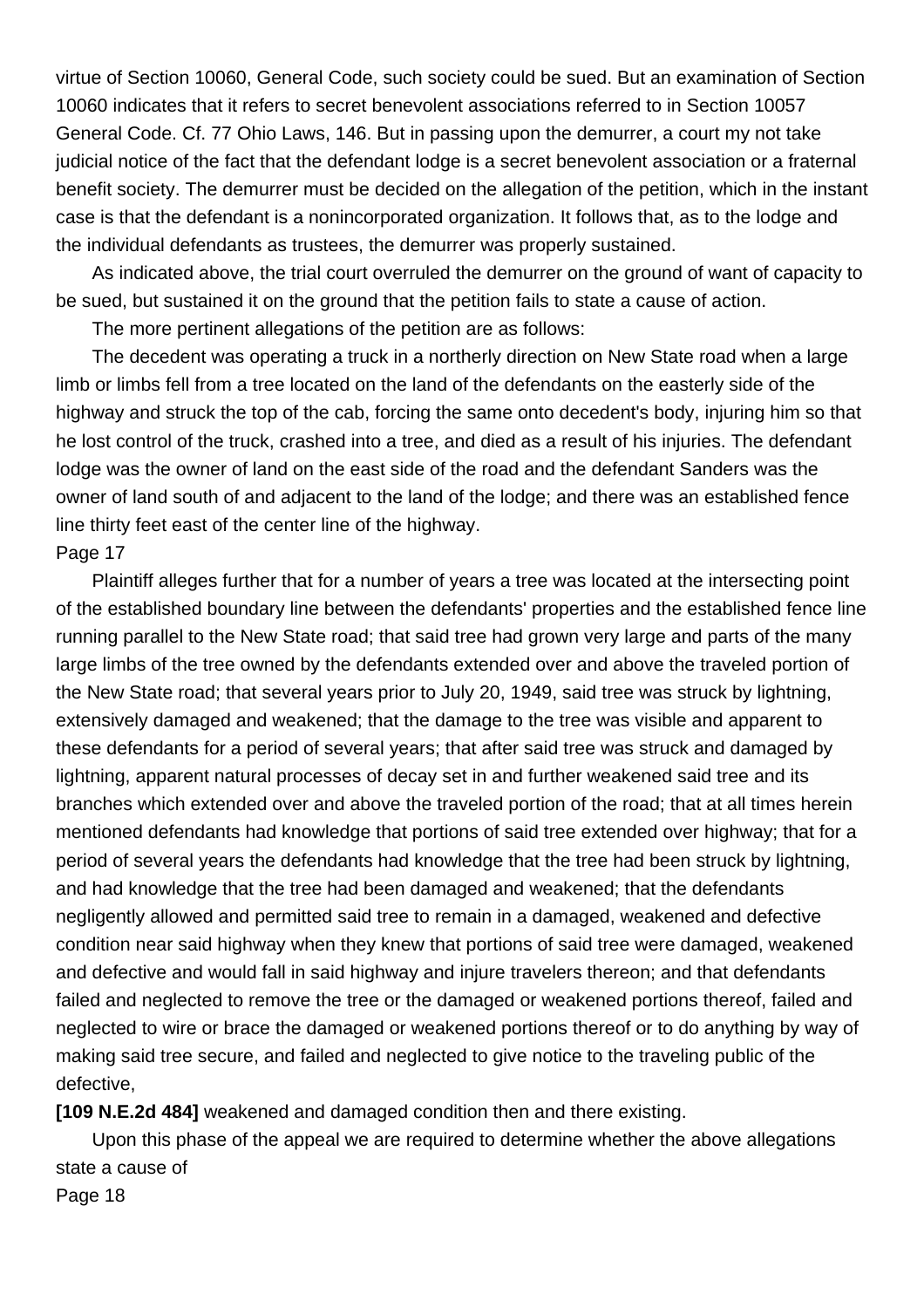action against the owner of the property abutting the highway.

 It is singular that no reported decision in Ohio, directly in point, has been brought or has come to our attention. Gschwind v. Viers, 21 Ohio App. 124, 152 N.E. 911, holds merely that a charge that the owner of property upon which a tree was situated had the duty to exercise ordinary care for the safety of pedestrians using the sidewalk is as favorable as plaintiff had a right to ask. Since the verdict was for the defendant, the court was not called upon to determine the correctness of the charge, nor was it incumbent upon the court to grant final judgment.

2 Restatement of the Law of Torts, 985, Section 363, recites:

'Neither a possessor of land, nor a lessor, vendor or other transferor thereof, is subject to liability for bodily harm caused to others outside the land by a natural condition of the land other than trees growing near a highway.' The caveat to the rule is significant:

'The Institute expresses no opinion as to whether a possessor of land who permits trees not planted by himself or his predecessors to remain on a part of the land near a public highway is or is not under a duty to exercise reasonable care to prevent their condition becoming such as to involve a grave risk of causing serious bodily harm to those who use the highway and the burden of making them safe is not excessive as compared to the risk involved in their dangerous condition.'

 We start with the premise that every person may make such use as he will of his own property, provided he uses it in such manner as not to invade the rights of others. Carman v. Steubenville & Indiana Rd. Co., 4 Ohio St. 399, 415; Frazier v. Brown, 12 Ohio St. 294, 299;

#### Page 19

City of Tiffin v. McCormack, 34 Ohio St. 638, 644, 32 Am. Rep. 408; Louden v. City of Cincinnati, 90 Ohio St. 144, 152, 106 N.E. 970, L.R.A.1915E, 356, Ann.Cas.1916C, 1171.

 Conversely, the law does impose upon every member of society the duty to refrain from conduct of a character likely to injure a person with whom he comes in contact and to use his own property in such a manner as not to injure that of another. Philadelphia Fire & Marine Ins. Co. v. Hirschfield Printing Co., 73 Ohio App. 27, 29, 53 N.E.2d 827. The cases upon which this principle is based relate to negligent acts resulting in injury to another's property as distinguished from passive acquiescence in respect to a hazardous condition upon the owner's premises.

 With respect to the liability of the owner of a decayed tree to persons injured off the premises, the English and American cases are in conflict. A distinction is drawn between the liability of an owner of an artificial structure toward one injured in the street or highway by a falling object, and the owner of a decayed tree. The maintenance of an artificial structure, such as a sign or shutter overhanging a sidewalk over which the owner has control, imposes liability upon such owner for injury to a pedestrian with the attendant evidence rule of res ipsa loquitur. In a case where an object is suspended over a street or highway, and in the course of events must fall unless suspended by artificial means employed by the owner, such owner is absolutely bound to make it secure. But no such liability is imposed upon the owner of a growing tree. A branch of a growing tree is not kept from falling by artificial means employed by its owner, but it is kept intact and firm by natural processes. It is only when injury or decay interferes with the natural processes that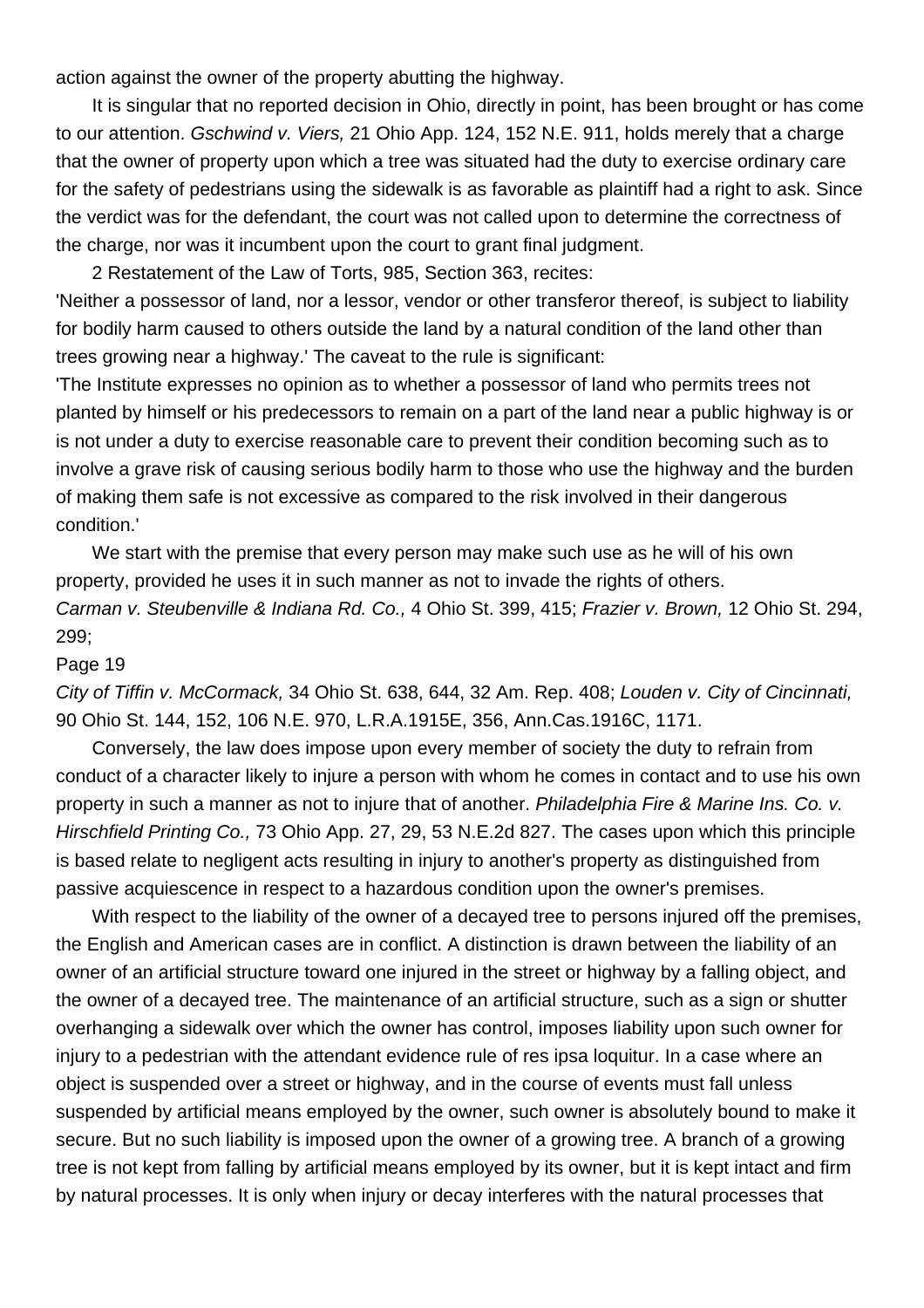human intervention is required. Nor is the principle of Rylands v. Fletcher, L.R. 3 House of Lord's Page 20

Cases, 330, 1 English Ruling Cases, 235, applicable. As pointed out by Rowlatt, J., in Noble v. Harrison, 2 K.B. 332, 49 A.L.R. 833, 836, a tree is not like an artificial reservoir which the owner is bound to keep from escaping at his peril. To grow a tree is a natural use of the soil. It is not in itself a dangerous instrumentality, although through age and decay it may **[109 N.E.2d 485]** become a dangerous object. Neither is a tree whose branches overhang a highway a nuisance unless such branches obstruct the free passage of the users of the highway.

 A number of cases on the subject are reviewed in the annotations found in 19 A.L.R. 1021, 49 A.L.R. 840, 72 A.L.R. 615, and 11 A.L.R.2d 626. A review of those decisions leads to the conclusion that in the absence of knowledge of a defective condition of a branch of a tree which in the course of natural events is likely to fall and injure a person in the highway, no liability attaches to the owner of the tree. On the other hand, where the owner has knowledge of the dangerous condition of the tree or its branches, it is his duty to exercise reasonable care to prevent the fall of the tree or its branches into the highway.

 Two cases are cited, taking the position that there is no duty on the owner of premises abutting a rural highway to examine trees growing either on the premises or along the highway to determine whether, through natural processes of decay, such trees have become dangerous to users of the highway. It may be noted, in passing, that whether the tree is on the owner's premises or on the untraveled portion of the right of way is immaterial in Ohio since the owner of the fee retains the exclusive right to the trees growing thereon for all purposes not incompatible with the right of way. Phifer v. Cox, 21 Ohio St. 248, 8 Am. Rep. 58; Daily v. State, 51 Ohio St. 348, 37 N.E. 710, 24 L.R.A. 724, 46 Am.St.Rep. 578; Ohio Bell

#### Page 21

Tel. Co. v. Watson Co., 112 Ohio St. 385, 147 N.E. 907. Cf. Hofius v. Carnegie-Illinois Steel Corp., 146 Ohio St. 574, 67 N.E.2d 429.

 The two cases relieving the owner of premises abutting a rural highway from liability are Zacharias v. Nesbitt, 1921, 150 Minn. 369, 185 N.W. 295, 19 A.L.R. 1016, and Chambers v. Whelen, 4 Cir., 1930, 44 F.2d 340, 72 A.L.R. 611. The decisions rest upon two grounds: First, that it is unreasonable to require the owner of rural land to inspect his property with regard to naturally arising defects because of the burden thereby imposed upon the owner of large and unsettled tracts of land; second, that the safety of a highway is a duty imposed upon public authorities.

 In the Zacharias case the tree, which was obviously old and decayed, was within the limits of the highway, and a number of years prior to the accident the owner had received notice from the authorities to remove the tree from the highway limits. The court said the notice was merely a warning that if the owner desired to remove and appropriate the tree, he might do so, otherwise the authority would do it, and that the law did not compel the owner to do any affirmative act in respect to natural objects found in or upon the highway limits in order to protect travelers thereon.

 The other case relating to a rural area is Chambers v. Whelen, supra, which involved an obviously decayed tree standing upon defendant's property, which fell across a county road upon the plaintiff while driving thereon. The opinion is written by an eminent authority, Judge John J.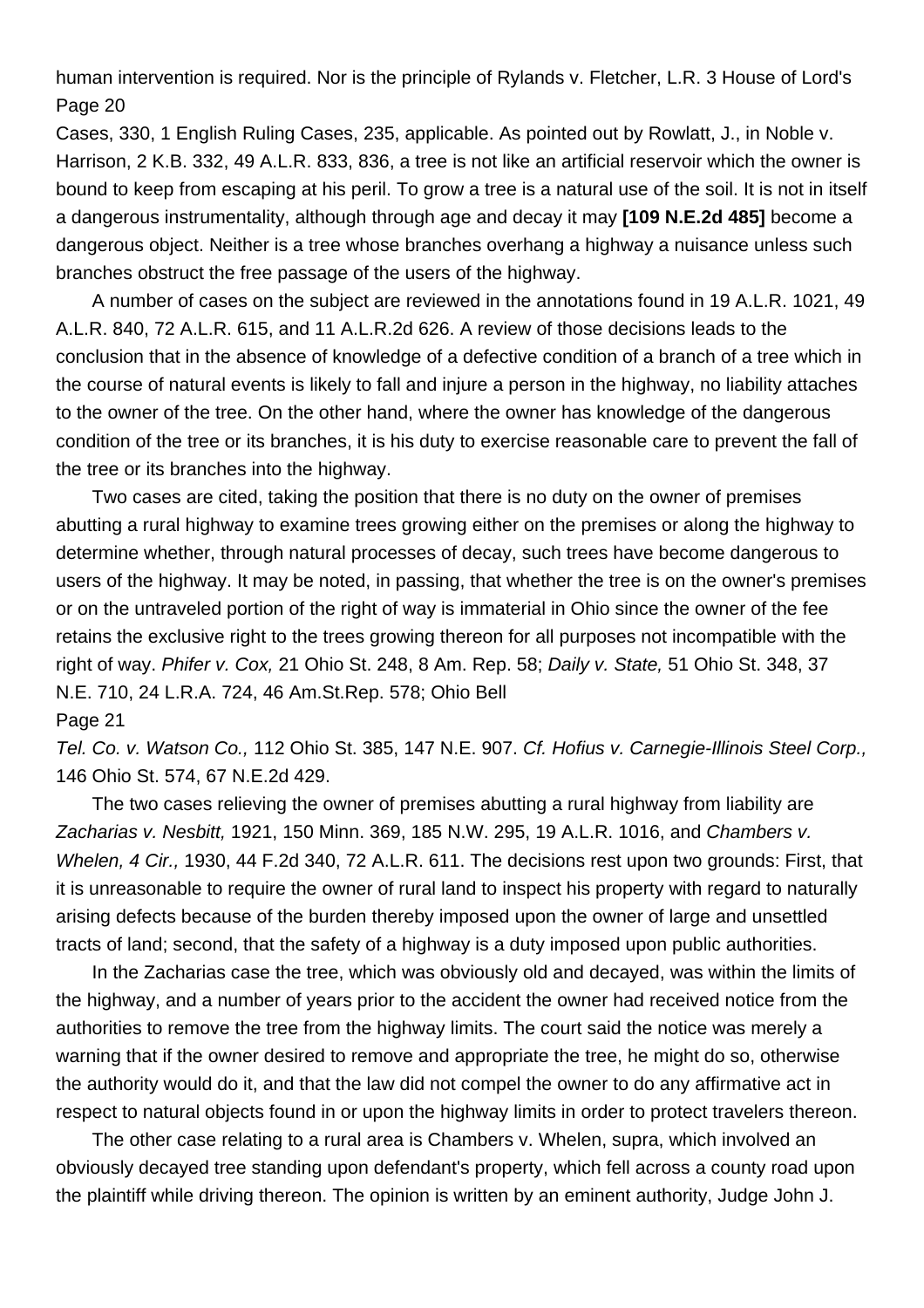Parker. The decision turns, however, upon the duty of the owner of a large tract of land to inspect. The court interpreted the allegations of the petition that the defendants knew, or in the exercise of reasonable care could have known, of the dead and decayed condition of the tree as an allegation of failure to inspect. It was held that the allegation was

#### Page 22

not good as an allegation of knowledge, but merely as one that the dangerous condition of the tree was discoverable by the exercise of due care, i. e., by reasonable inspection. [1]

 The court stated that the case did not involve the liability of one who, with knowledge of the dangerous condition of a tree, maintains it on his property when it is liable to fall and injure persons upon a highway.

 The opinion recognizes that even though a duty may be imposed upon public authorities to maintain the safety of a highway,

**[109 N.E.2d 486]** an abutting property owner is not necessarily absolved from his duty with respect thereto. But in West Virginia a statute imposes upon the highway officials the duty of removing all dead timber standing within fifty feet of a highway and no like duty is imposed upon the owner. No such statute is found in Ohio. It may also be noted that the duty imposed upon a municipality by Section 3714, General Code, does not absolve the abutting property owner from his duty to the traveling public. Herron v. City of Youngstown, 136 Ohio St. 190, 24 N.E.2d 708.

 The Zacharias and Chambers cases are the only authorities referred to in the annotation in 11 A.L.R.2d 626, 633, holding that there is no liability on the part of the owner of premises abutting a rural highway. However, in Brandywine Hundred Realty Co. v. Cotillo, 3 Cir., 55 F.2d 231, the court in a case arising in Delaware held that the owner of a dead tree standing in a suburban forest was liable to an autoist injured by the falling of the tree.

 It has been said that there is no common-law duty imposed upon the owner of trees abutting a highway.

#### Page 23

Nevertheless, the time-honored principle that one shall so use his own property as not to injure another is of ancient origin. Plaintiff's decedent had the lawful right to drive upon the public highway. Responsibility for the control of one's property is one of the burdens of ownership. Since the abutting property owner has the right to enjoy his property without interference by the traveling public and has the control of structures located on and trees growing upon his property, so, also, the traveling public is entitled to pass without any injury which the owner by reasonable care and diligence may prevent. The answer does not rest upon an asserted responsibility of the owner of private property for the same condition of a public highway.

 An owner of property abutting a highway has the obligation to use reasonable care to keep his premises in such condition as not to endanger travelers in their lawful use of the highway. If he fails to do so and thereby renders the way unsafe for travel, he should be liable therefor. It is, therefore, concluded that, although there is no duty imposed upon the owner of property abutting a rural highway to inspect growing trees adjacent thereto to ascertain defects which may result in injury to a traveler on the highway, an owner having knowledge of a patently defective condition of a tree which may result in injury to a traveler on a highway must exercise reasonable care to